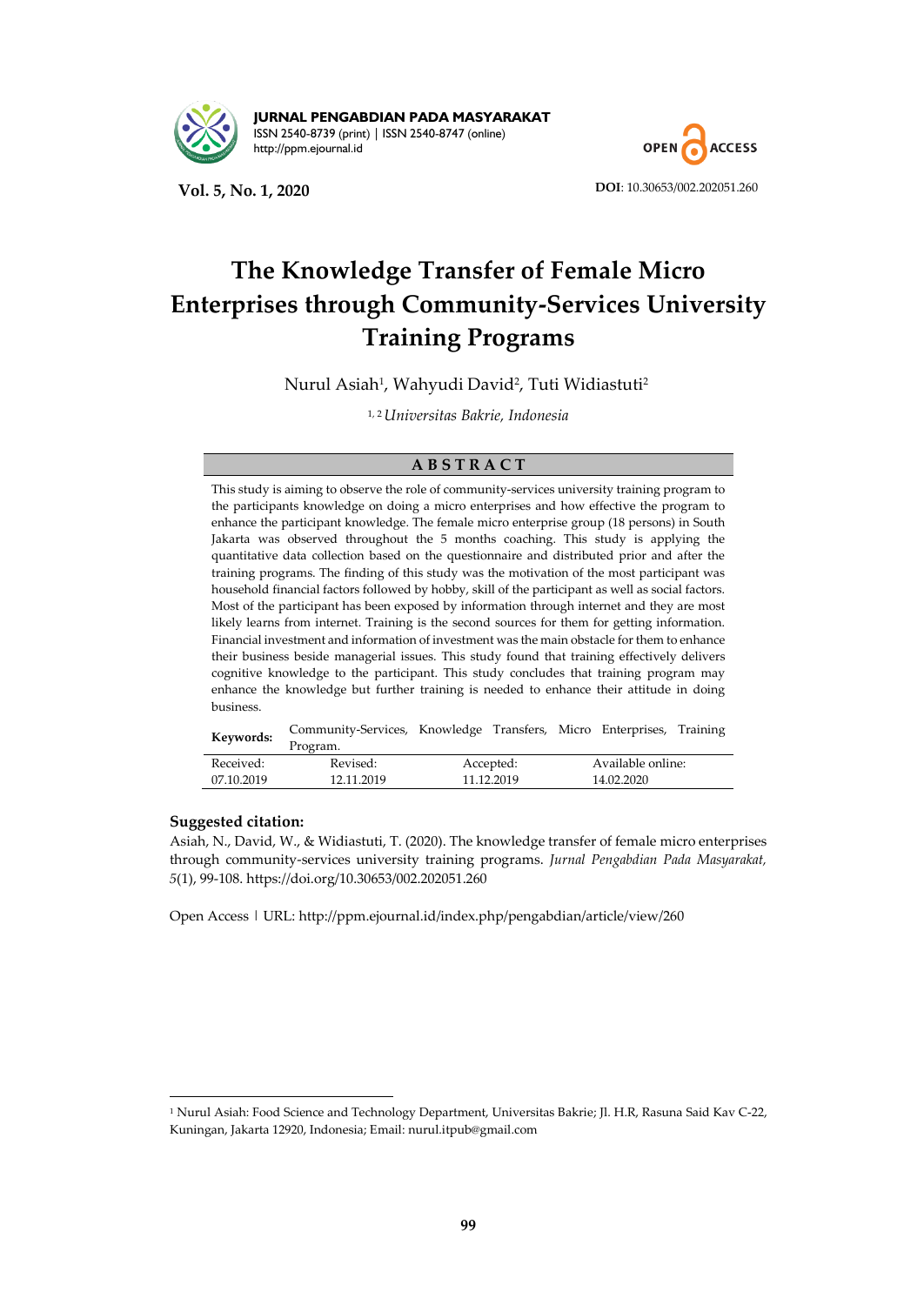#### **INTRODUCTION**

Community service is considered as one of the principles of the higher education in Indonesia. The activity or program is rated as one of the tasks were institution, lecturers and students are required to accomplish. The coverage of the programs includes social service, seminars and workshops, training of its members and activities in cooperation with other elements of the society. One of the activities is likely to encourage small scale enterprise and support their community to overcome the business challenges. Most of the activities are multi stakeholder as well as multi-disciplinary approaches. The community services would workable if the program is designed based on the participant oriented as well as the knowledge transfer packages was offered.

Knowledge transfer refers to sharing of the knowledge as well as providing input for problem solving. The program the knowledge transfer is using, mostly involving active both participant as well as the coach. As the most of entrepreneurship skill need the activities which are involve knowledge, creativity, as well as communication skill, the program needs to combine most of them in one package.

Entrepreneurship has real potential in supporting development in the economic sector (Irawati, 2018). Furthermore entrepreneurship is one of the best way for women's empowerment in social, economic, politic and some other field of life. It can also increase family status and self-confidence (Pandey, 2015). The definition of woman entrepreneur is a person who create business idea produce innovative business ideas over existing idea by evaluating the best opportunity, brings together the production factors, taking into account possible risks and assuming these risks, profit oriented creates emotional difference and can transform this into creative design in product and services (Ozsungur, 2019).

The increase in number of female business is motivated by earning some money, generate high profit, achieve their goals, exploit business opportunities and have more flexible works schedule. Even though sometimes they do business without have enough spirit and capability of entrepreneurship (Tambunan, 2017). The lack of knowledge, skills, experiences, training, access to capital, are obstacles for the female micro entrepreneur to succeed (Shmiln, 2017). Moreover micro business activity has low income due to less educated, lack of skills, do not has access to capital and enterprise development training (Al Mamun et al, 2016).

In high competition environment, the improvements of business activities become needed for business sustainability (Hani et al, 2012). Business performance enhancement can be accelerated through training program so that businesses can be run more efficiently (Aisyah et al, 2017). Education plays a key role and vitally needed for entrepreneurs. The entrepreneurship education should be given not only prior to start business or at the beginning of business but also must be provided parallel during the business has operated. It will help them to face the dynamic changes of the market behaviour (Ismail, 2013). Continuous training and lifelong learning are crucial for the sustainable success, productivity and innovation of enterprises. There are three dimensions entrepreneurial performance i.e.: 1) economic dimension such as market share, sales and profit growth, 2) individual dimension such as self-confidence, personal life quality and personal satisfaction, 3) social dimension such as social relationship, public visibility and contribution to society (Schneide, 2017).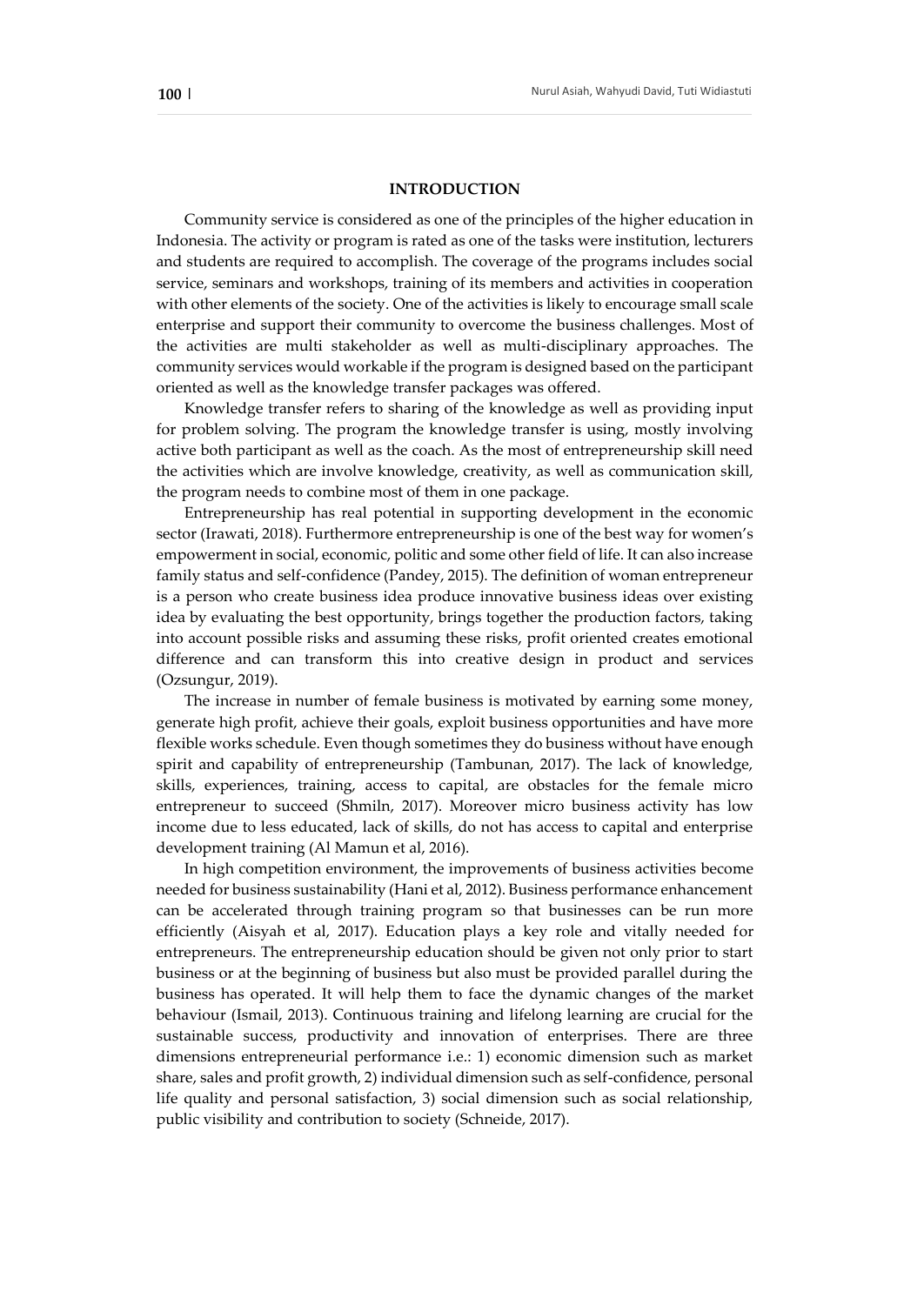There are some competences that are needed for micro entrepreneurs, such as conceptual competence for thinking and analysing in various situation, human relations competences (i.e. communication skill), decision making competence to solve problems and competence of time management (Eravia et al, 2015). The competencies can be developed by training and accumulation of experience (Behling, 2017). Training activities include guiding, correcting, advising, mediating, advocating, facilitating, educating and supervising micro-businesses to grow into productive and competitive business. Despite, existing training programs generally designed and organised from the point of view larger business and as affected it do not fit into smaller business. So the important thing what should be done before design training programs is identifying the problems and what participant needs. Then addressing internal barriers and obstacles and finding appropriate methods for training (Farvaque, Voss, Lefebvre, & Schutze, 2009).

Although some business training programs give positive impact on women entrepreneurs (Siba, 2019), still information on how much the improvement has been obtained from the training results is still very limited. Micro business improvement requires a proper strategy through intensive and measurable education and coaching. This research was conducted to study the motivation, learning behaviour and measured the increasing of knowledge and understanding micro business entrepreneur after training programs. Further, the knowledge can be applied to enhance quality and productivity of female micro enterprises.

#### **METHODS**

This study applied quantitative approach by collecting data from questionnaires. The respondents are 18 people's community members of creative women who have micro business activities located in the Pancoran area (South Jakarta-Indonesia). This community have various types of micro businesses activities ranging from food area (snacks, cake and bakery, catering, side dish, and beverage) and non-food area (cosmetic handicrafts, fashion and retail). The age range of participant is 25-50 years old with heterogeneity in the education level. The data was collected by survey using questionnaires which divided in two sections which have different objective. The schematic research methodology flow described by Figure 1.

The first questionnaire was made to observe the motivation of doing business, training obstacles and the frequencies of attending training programs, learning tools and source of learning, the questions was answered by community members. While, the objective of second questionnaire was to measure the increasing of knowledge and understanding of community member who had attended training programs. The training materials consist of business management, financial management, product innovation, labelling and branding, business certifications and marketing strategy where delivered by academics and expertise. The training programs are classroombased and followed by one-on-one coaching in four months.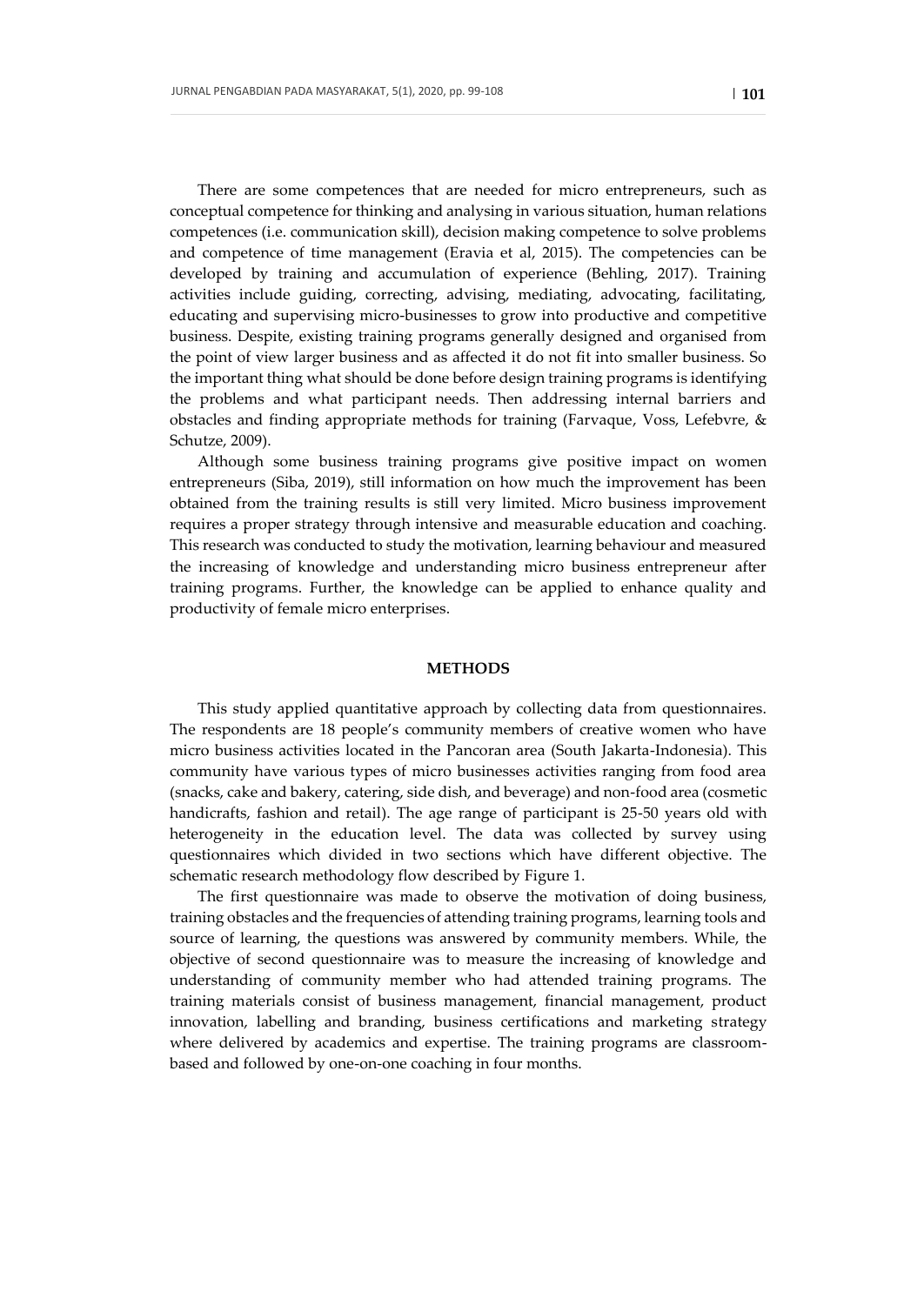

Then, the data of first questionnaire were exported to and organized in Microsoft Excel which will produce graphs and tables. While the second questionnaire was analysed using paired t test method to see the significance of change before and after training programs. Paired t tests can be categorized as a type of t test for a single sample due to the test done by the difference between two paired results (Kim, 2015).

## **RESULTS AND DISCUSSIONS**

## **Motivation**

Motivation is one of the keys for the entrepreneur to keep their persistent in doing business. The role of women in economic activities, especially through micro businesses, has proven to be helpful family economy and also help regional economic growth. Increasing number of entrepreneurs' women is inseparable from the internal and external driving factors. Factor identification is needed what drives a woman to start, organize and manage a business (Aimasari & Gina, 2015). Female micro enterprises influenced by psychological, social, economic, physical and environment. Motivation is one of psychological impulse in directing someone to a business goal. Therefore, motivation is very important in business so that business goals are achieved and make business successful. The results show findings, that motivation and competence have an effect simultaneously on the success of female entrepreneurs (Prabandari & Rosita, 2013).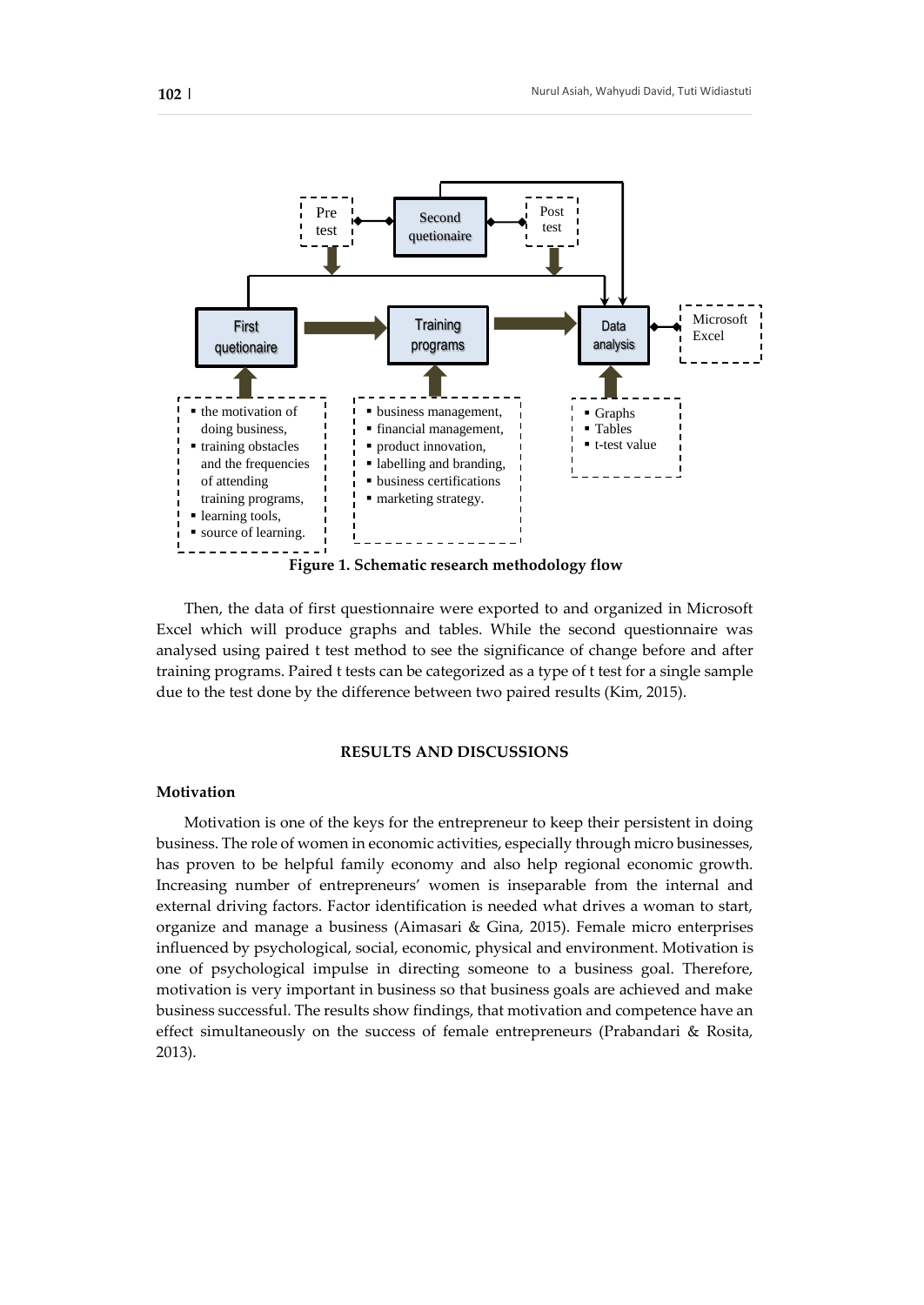

#### **Figure 2. Motivation of female micro enterprises**

Based on survey data that presented by Figure 2, research shows that the biggest motivation for female micro enterprises community members to do micro business activities is household financial factor. It is commonly occur in rural country such as Jakarta where the living cost becoming higher than others. Another reason is fact that most of community members are in middle-low economic status. This condition becomes worse because they don't have permanent jobs. Even though they live in the big city of Jakarta, the reality of getting a job is still very difficult. On the other hand they have responsibility to help the family economy. As an easiest way, they choose micro business activities for earning money. They can start from their kitchen and sell their product to community member. Hobby is the second reason why the community members doing micro business activities. Commonly, hobby is done for reasons of pleasure and not profit oriented. In contrast with business activities this is coming with economic idea cost-benefit principle. It is important to understand the difference between a hobby and a business. If the business is only done for reasons of pleasure, it will be difficult to achieve business goals properly. Moreover data shows that there are 22% community members who doing business due to skill and competence. Start micro business activities from skill and competence is good way but not enough. Skill and competence must be improved in line with business growth and market conditions. Training and coaching activities are the best way to improve and maximize the impact of skill and competence business success.

#### **Learning tools and sources**

The main problem faced by beginner entrepreneurs is the insight or knowledge of the business that is less mature. Even though this is a major investment and is very valuable for business continuity. This business knowledge includes how to start a business, make a simple plan, and design the right marketing, branding, packaging, product distribution, to the simple things and company administration. The source of business knowledge can be easily obtained such as by attending a business seminar or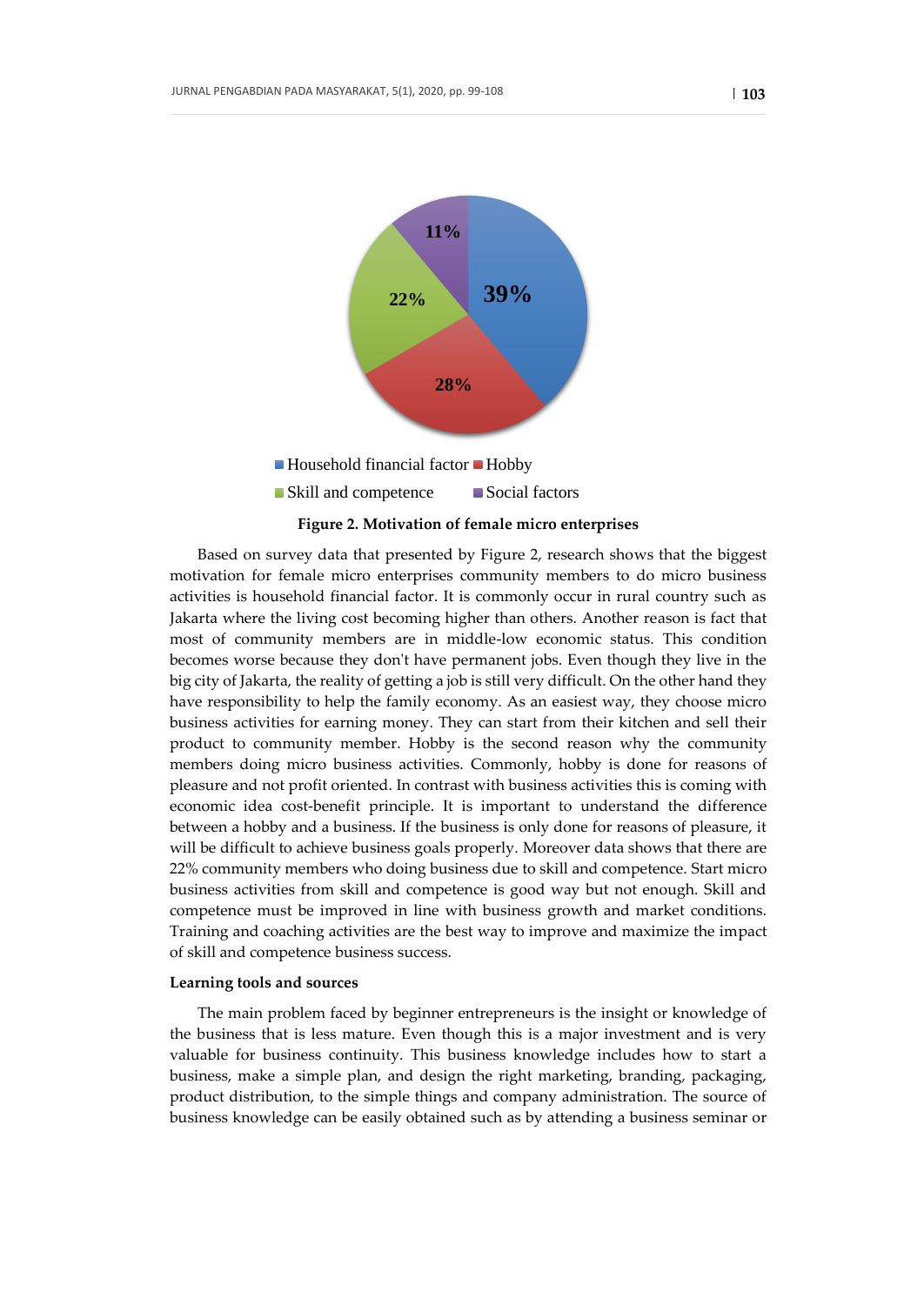join the entrepreneurial community. Knowledge, skills and abilities are the core competencies of entrepreneurship to create special competitiveness in order to have a strong bargaining position in competition (Prabandari & Rosita, 2013).



**Figure 3. Learning tools of female micro enterprises** 

Figure 3 represent the learning tools commonly used by community members to seek business information. Almost 40% community members using search engine as learning media. Search engine is a service that allows internet users to search data for specified information for content via the World Wide Web (WWW) It is easily undestood that today information access via the internet is very easy. All of this business knowledge can be obtained easily without spend lot of money. Although the internet has provided various search engine such as Google, Bing, Yahoo, and ask that provide business information needed, but it still has limitation. The information contained from training programs and book is far more complete and in depth. As we know, business training is one of the most common forms of active support programs offered by university, non goverment organisation (NGO), goverment institutions or microfinance organisations.



**Figure 4. Learning sources of female micro enterprises**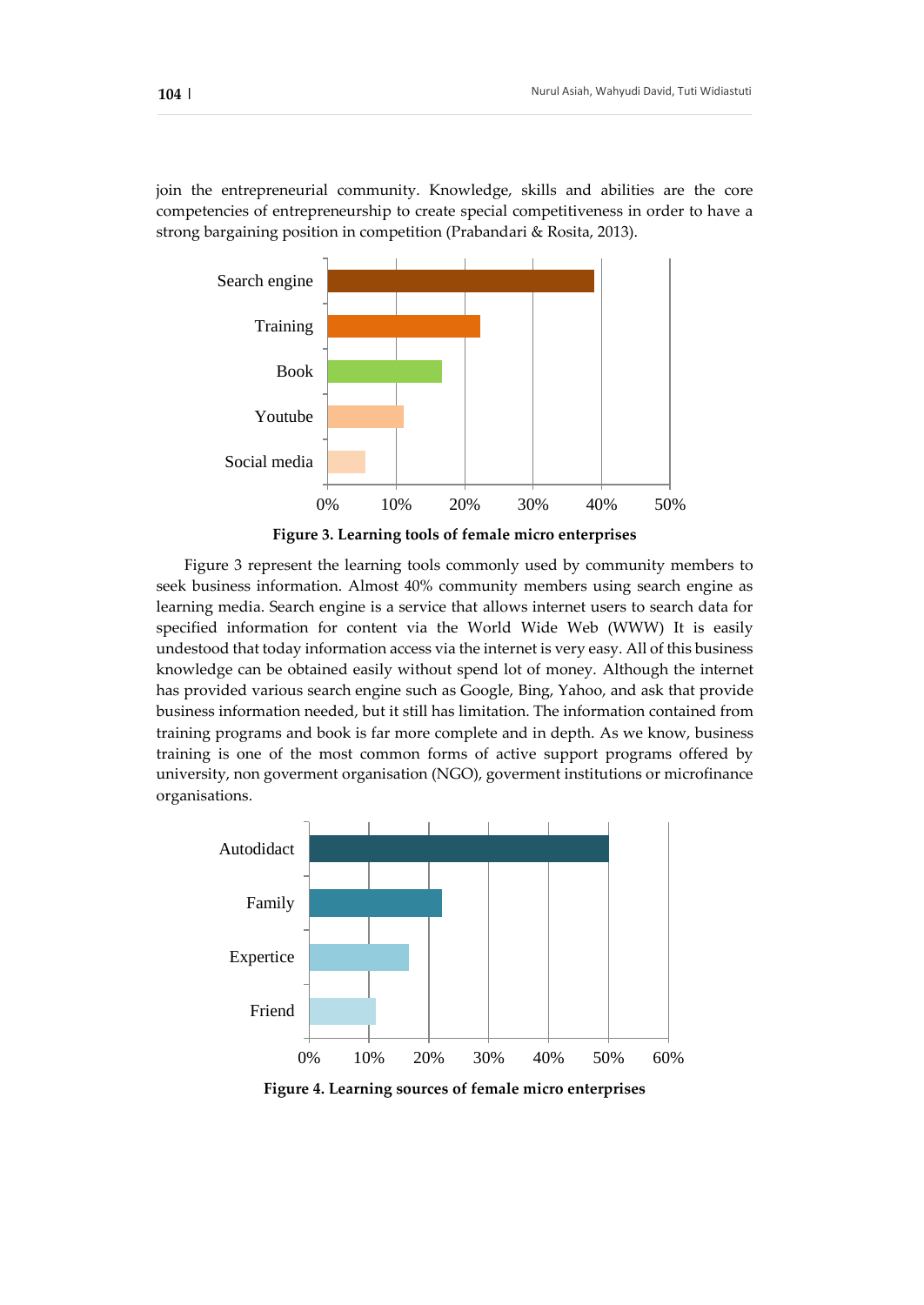Based on Figure 4, autodidact learning is the biggest method used by community members, this is not entirely wrong, but certainly will reduce the effectiveness and productivity of their business. The positive side of learning by autodidact are getting more specific knowledge as needed, easier and longer recorded by the human brain due to not only done by studying theory but also practicing. But the lack of this learning system is takes a longer time and no guidance.

Only less than 20% who learn from expertise. Even though learning from expertise is one of the fastest ways to accelerate the business growth. Finding mentor or coach who is far a head in business skills and competences is crucial to accelerate the business growth.

#### **Obstacles of Attending Training**

Female micro enterprises require a broad set of skills that includes risk management and opportunity recognition as well as business management skills. Public policy should help women overcome this skills barrier through training, coaching and mentoring programs. The objectives of entrepreneurship training programmes typically to increase the entrepreneur's know-how to start operate and manage business properly such as business and financial planning, identifying markets and customers behaviour, managing human resources etc. Eventhought there are a lot of training programs have offered from various institutions women still have limitation and obstacle to attend the training programs. It is due to lack of time, lack of information and lack of financing access.



 $\blacksquare$  Lack of financial investment  $\blacksquare$  Lack of information  $\blacksquare$  Lack of time

#### **Figure 5. Obtacles of female micro enterprises attending training programs**

In this study training has been given for free, and in addition some participants have also provided travel fee, snack and lunch. Despite training offered for free, the participation of community members did not 100%. Only 18 from 30 community members who have commitment attend the training programs. Figure 5 shows the major obstacle facing with women entrepreneur to enhance their capability via participation on various training is lack of time that leads to lack of managerial issues. This is because women should able to make balance between their responsibility and work. Women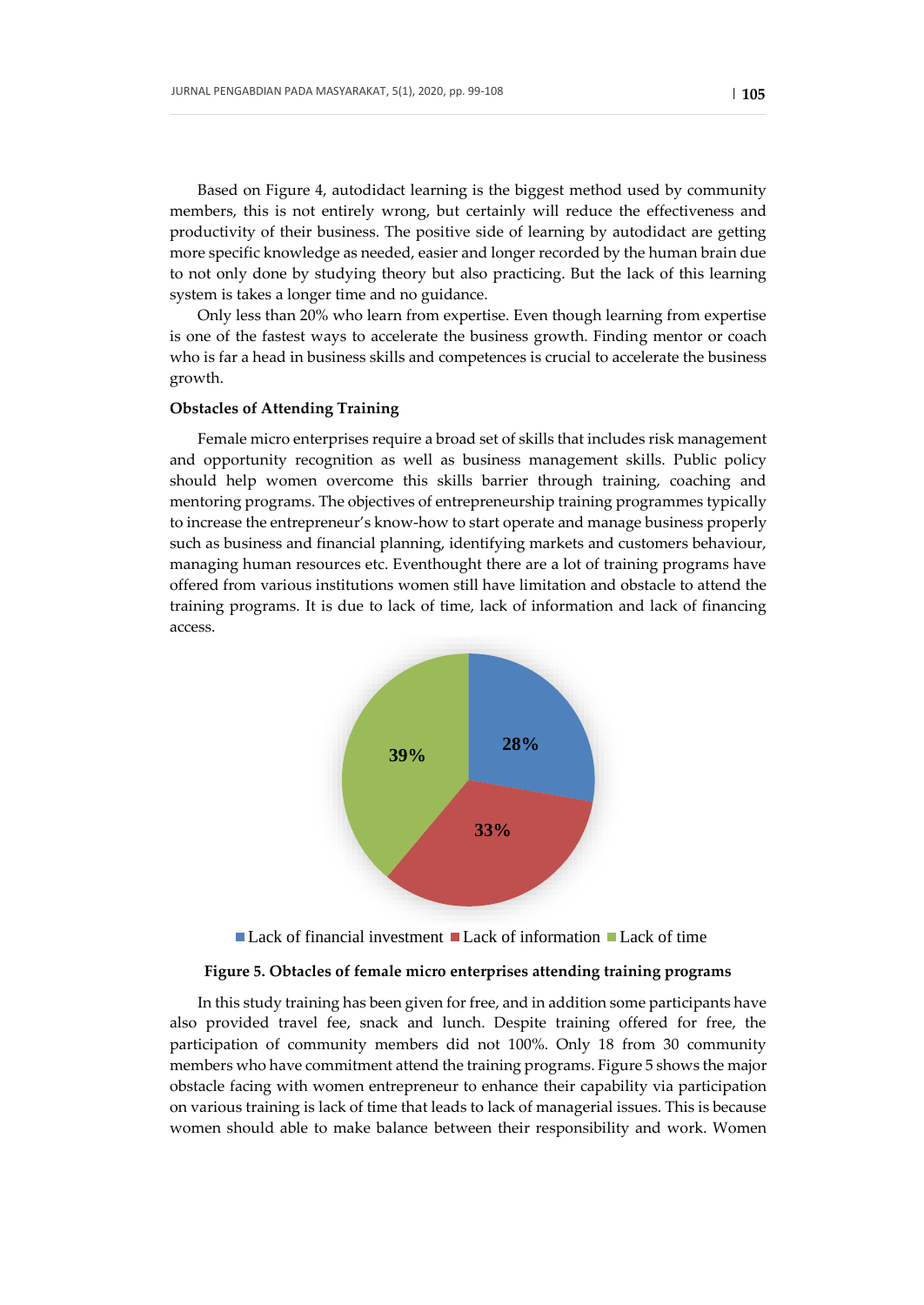have a very complex role. At the same time they was required to be a good child for his family, a good wife for her husband, a good mother for her child and must have a good role in her community. With such large responsibilities, women become quite difficult when they have to divide their time to work or take part in training.

## **Knowledge Change after Training Program**

Training program for enterprises is one of the most complicated issues and a popular policy option to improve the enterprises around the world. Micro enterprises are facing a lot of problems such as poor of financial, lack of management and less skill. Entrepreneur training designed to develop skills knowledge and attitude for enterprises to start a new business or expand an existing one (Mayuran, 2016).

Table 1 shows the results of the pre-test and post-test scores after training. Data shows that the training gave a significant increase in knowledge to all participants in all aspects. This is evidenced by the value of t test for all aspects of the assessment are 0. Although the increasing value is significant for all aspect, the real impact of each aspect should be measure quantitatively and qualitatively. For example: in business management aspect might be expected to production performance and quality control practices, in financial management aspect give impact on cost efficiency, in product innovation and marketing strategy aspect results development of new product that increase sales and profit. To maximize the outcomes of training programs, it should be done in longer full-time which more content and discussions or designed as regular training program such as weekly training or monthly training. In addition, training materials should be delivered by experienced training professionals such as micro finance staff.

|                                | Mean value |           | The increasing | t-Test           |
|--------------------------------|------------|-----------|----------------|------------------|
| Aspects                        | Pre test   | Post test | value          | value            |
| Business management            | 34         | 70        | 36             | $\left( \right)$ |
| Financial management           | 33         | 71        | 38             |                  |
| Product innovation             | 30         | 69        | 39             | $\left( \right)$ |
| Labelling and branding         | 34         | 77        | 43             |                  |
| <b>Business certifications</b> | 23         | 69        | 46             |                  |
| Marketing strategy             |            | 75        | 35             |                  |

**Tabel 1. The increasing knowledge of female micro enterprises through training program**

This study is found the training can increase the cognitive of the participant based on the table 1. However, this result does not guaranty the business will be running smoothly as we consider that business need other factors such as kinesthetic and intuitive of the participant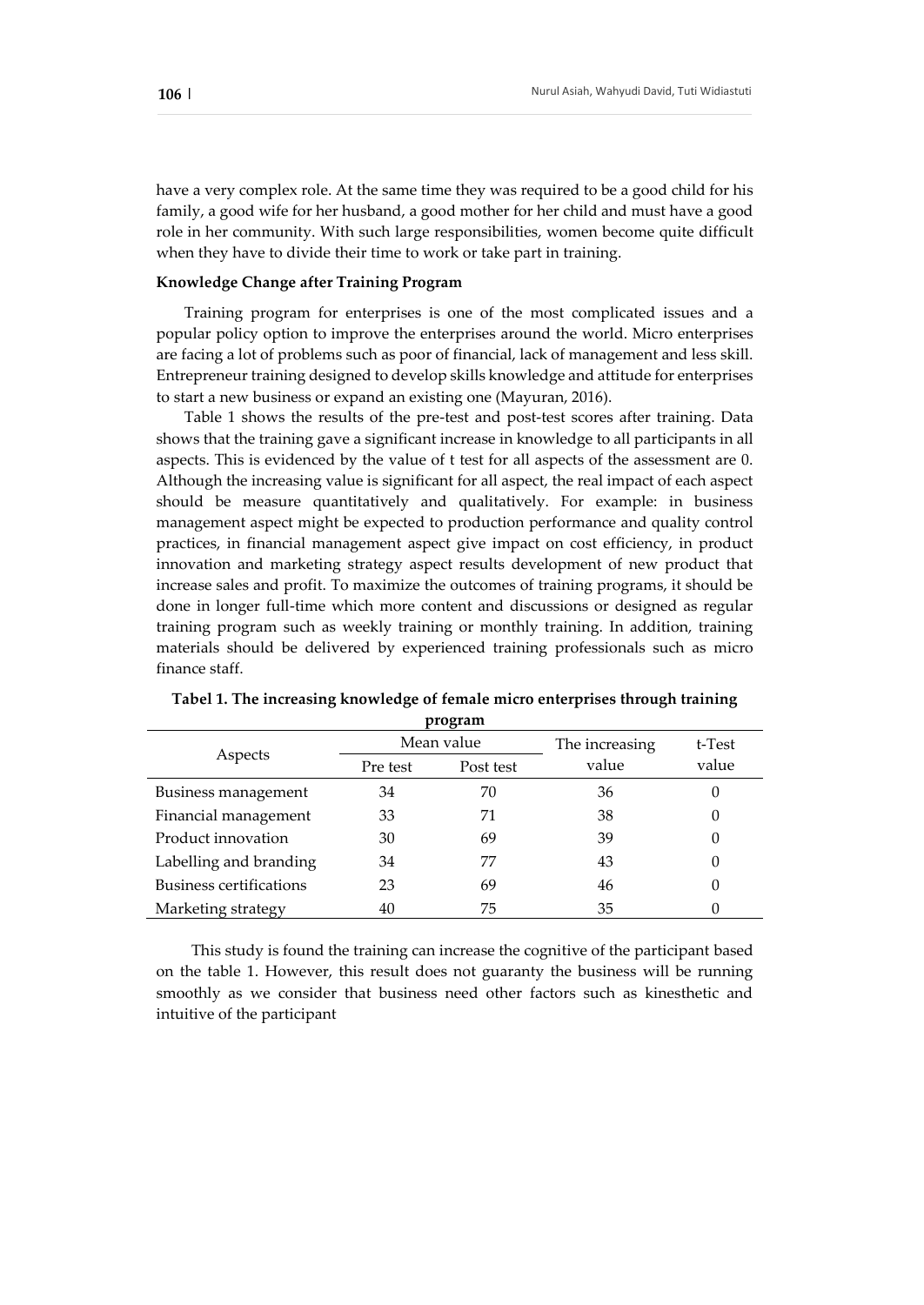#### **CONCLUSIONS**

Program penanganan dan pencegahan stunting yang telah dicanangkan pemerintah perlu dukungan berbagai pihak dalam hal implementasinya, baik akademisi maupun masyarakat. Upaya peningkatan kesadaran dan pengetahuan masyarakat mengenai stunting dan dampaknya serta upaya pencegahan dan penanganan stunting perlu terus dilakukan dalam pemberdayaan masyarakat untuk mempercepat mengatasi masalah stunting.

#### **Acknowledgements**

This research was collaboration and partnership between Universitas Bakrie and Female Micro Enterprises members in Pancoran-South of Jakarta. This research was funded by RISTEKDIKTI No 035/KM/PNT/2018 and Universitas Bakrie. The authors would like to thanks to all people who involved in this program.

## **REFERENCES**

- Aisyah, S., Musa, C. I., & Ramli, A. (2017). Effect of characteristics and entrepreneurial orientation towards entrepreneurship competence and crafts and arts smes business performance in Makassar. *International Review of Management and Marketing*, *7*(2), 166-173.
- Aimasari, N., & Ghina, S. (2015). Factor Analysis that motivate woman to become entrepreneur (A Study based on woman entrepreneur of micro, small and medium enterprises in the City of Bandung. *E-Proceeding of Management* 2(3), 2795-2799.
- Al Mamun, A., Subramanian, P., Nawi N. B. C., & Zainol, N. R. B. (2016). Entrepreneurial competencies and performance of informal micro enterprises in Malaysia. *Mediterranean Journal of Social Science*, 7(3), 273-281.
- Behling, G. (2017). Entrepreneurial competencies and strategic behavior: a Study of micro entrepreneurs in an emerging country. *Brazilian Business Review, 16*(3), 256-272.
- Eravia, D., Handayani, T., & Julina. (2015). the Opportunities and threats of small and medium enterproses in Pekanbaru: Comparison between SMEs in food and restaurant industries. *Procedia-Social and Behavioral Science, 169,* 88-97.
- Farvaque, N., Voss, E., Lefebvre, M., & Schutze, K. (2009). *Guide for training in SMEs. DGE employment, sosial affairs and equal opportunities.* Brussel: Publications Office of the European Union.
- Hani, U., Rachmania, I. N., Setyaningsih, S., & Putri, R. C. (2012). Patterns of Indonesian women entrepreneurship. *Procedia Economics and Finance*, *4*, 274-285. Irawati, R. (2018). Pengaruh pelatihan dan pembinaan terhadap pengembangan usaha kecil. *Jurnal JIBEKA, 12*(1), 74-82.